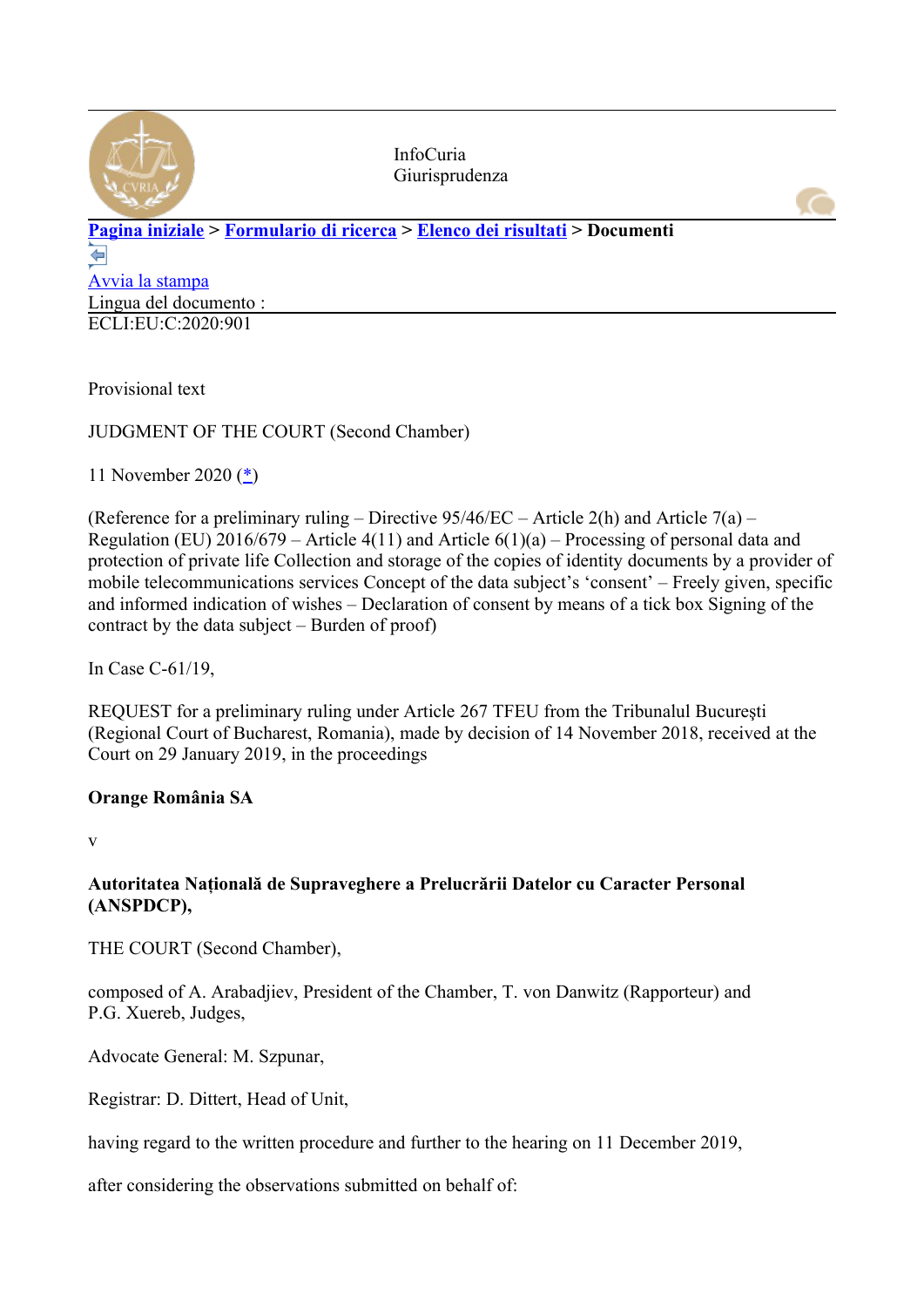– Orange România SA, by D.-D. Dascălu, A.-M. Iordache, and I. Buga , avocaţi,

– the Autoritatea Naţională de Supraveghere a Prelucrării Datelor cu Caracter Personal (ANSPDCP), by A.G. Opre and I. Ilie, acting as Agents,

– the Romanian Government, initially by E. Gane, O.-C. Ichim, L. Liţu and C.-R. Canţăr, and subsequently by E. Gane, O.-C. Ichim and L. Litu, acting as Agents,

– the Italian Government, by G. Palmieri, acting as Agent, and by M. Russo, avvocato dello Stato,

– the Austrian Government, initially by J. Schmoll and G. Hesse, and subsequently by J. Schmoll, acting as Agents,

– the Portuguese Government, by L. Inez Fernandes, P. Barros da Costa, L. Medeiros and I. Oliveira, acting as Agents,

– the European Commission, by H. Kranenborg, D. Nardi and L. Nicolae, acting as Agents,

after hearing the Opinion of the Advocate General at the sitting on 4 March 2020,

gives the following

### **Judgment**

1 This request for a preliminary ruling concerns the interpretation of Article 2(h) of Directive 95/46/EC of the European Parliament and of the Council of 24 October 1995 on the protection of individuals with regard to the processing of personal data and on the free movement of such data (OJ 1995 L 281, p. 31) and of Article 4(11) of Regulation (EU) 2016/679 of the European Parliament and of the Council of 27 April 2016 on the protection of natural persons with regard to the processing of personal data and on the free movement of such data, and repealing Directive 95/46/EC (General Data Protection Regulation) (OJ 2016 L 119, p. 1).

2 The request has been made in proceedings between Orange România SA and the Autoritatea Naţională de Supraveghere a Prelucrării Datelor cu Caracter Personal (ANSPDCP) (the National Authority for the Supervision of Personal Data Processing, Romania), concerning an action for annulment of a decision by which the ANSPDCP imposed a fine on Orange România for collecting and storing copies of customers' identity documents without their valid consent and ordered it to destroy those copies.

# **Legal context**

# *EU law*

# *Directive 95/46*

3 Recital 38 of Directive 95/46 provides that, 'if the processing of data is to be fair, the data subject must be in a position to learn of the existence of a processing operation and, where data are collected from him, must be given accurate and full information, bearing in mind the circumstances of the collection'.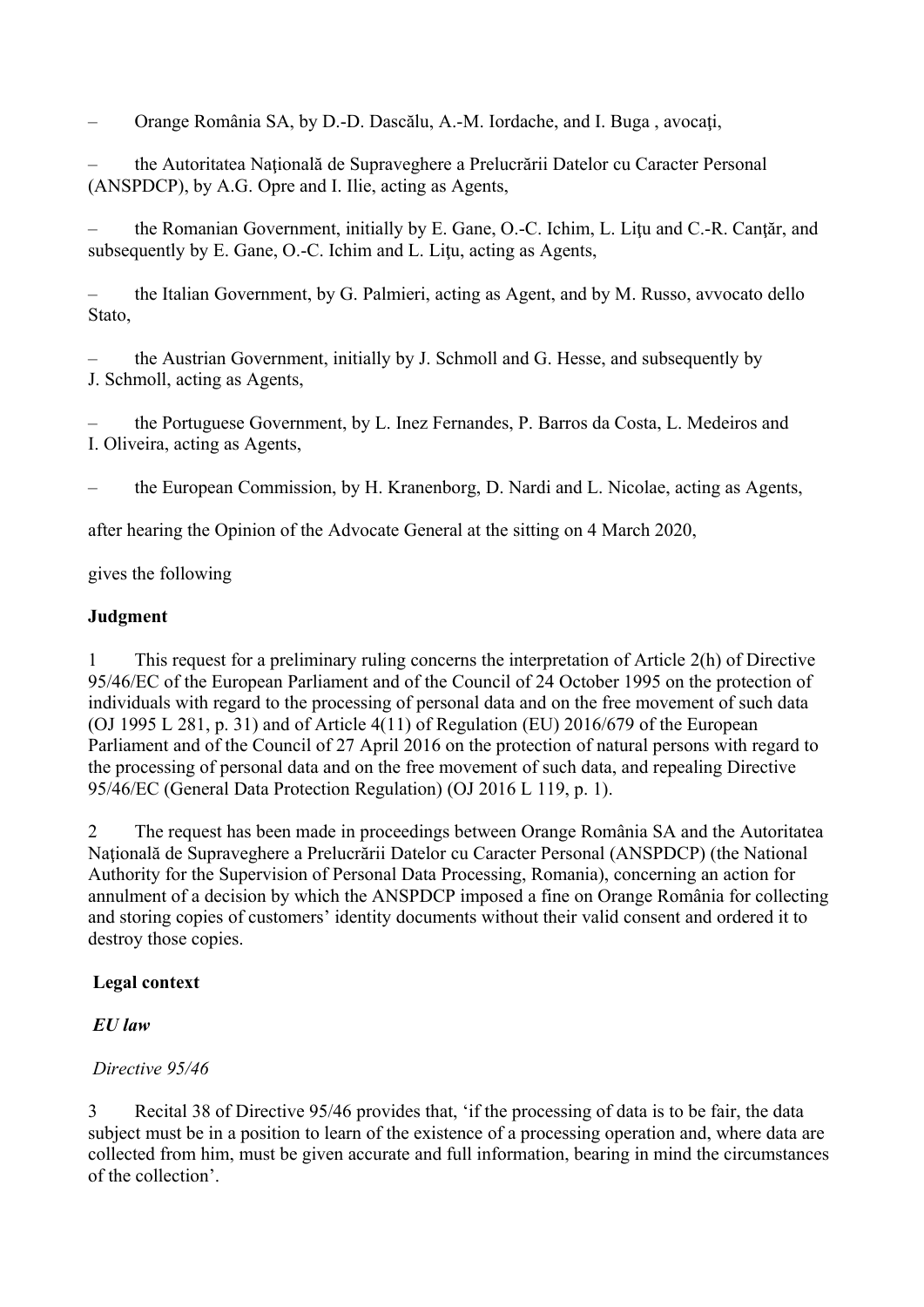4 Article 2(h) of that directive provides that, for the purposes of the directive:

'"the data subject's consent" shall mean any freely given specific and informed indication of his wishes by which the data subject signifies his agreement to personal data relating to him being processed.'

- 5 Article 6 of that directive states:
- '1. Member States shall provide that personal data must be:
- (a) processed fairly and lawfully;

…

- 2. It shall be for the controller to ensure that paragraph 1 is complied with.'
- 6 As set out in Article 7(a) of Directive 95/46:

'Member States shall provide that personal data may be processed only if:

- (a) the data subject has unambiguously given his consent …'
- 7 Article 10 of that directive reads as follows:

'Member States shall provide that the controller or his representative must provide a data subject from whom data relating to himself are collected with at least the following information, except where he already has it:

- (a) the identity of the controller and of his representative, if any;
- (b) the purposes of the processing for which the data are intended;
- (c) any further information such as
- the recipients or categories of recipients of the data,

whether replies to the questions are obligatory or voluntary, as well as the possible consequences of failure to reply,

– the existence of the right of access to and the right to rectify the data concerning him

in so far as such further information is necessary, having regard to the specific circumstances in which the data are collected, to guarantee fair processing in respect of the data subject.'

# *Regulation 2016/679*

8 Recitals 32 and 42 of Regulation 2016/679 state:

'(32) Consent should be given by a clear affirmative act establishing a freely given, specific, informed and unambiguous indication of the data subject's agreement to the processing of personal data relating to him or her, such as by a written statement, including by electronic means, or an oral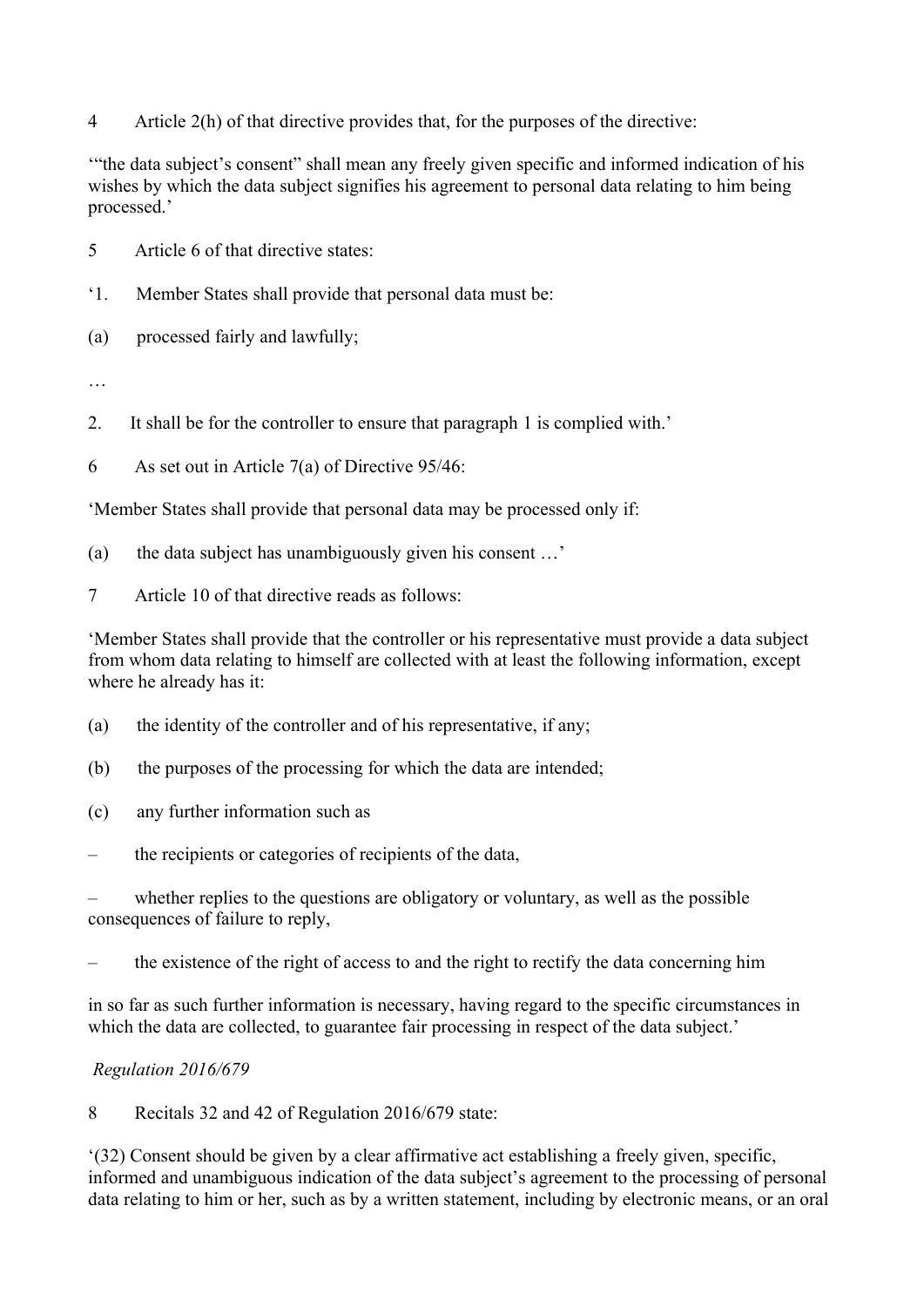statement. This could include ticking a box when visiting an internet website, choosing technical settings for information society services or another statement or conduct which clearly indicates in this context the data subject's acceptance of the proposed processing of his or her personal data. Silence, pre-ticked boxes or inactivity should not therefore constitute consent. Consent should cover all processing activities carried out for the same purpose or purposes. When the processing has multiple purposes, consent should be given for all of them. If the data subject's consent is to be given following a request by electronic means, the request must be clear, concise and not unnecessarily disruptive to the use of the service for which it is provided.

…

(42) Where processing is based on the data subject's consent, the controller should be able to demonstrate that the data subject has given consent to the processing operation. In particular in the context of a written declaration on another matter, safeguards should ensure that the data subject is aware of the fact that and the extent to which consent is given. In accordance with Council Directive 93/13/EEC [of 5 April 1993 on unfair terms in consumer contracts, (OJ 1993 L 95, p. 29)], a declaration of consent pre-formulated by the controller should be provided in an intelligible and easily accessible form, using clear and plain language and it should not contain unfair terms. For consent to be informed, the data subject should be aware at least of the identity of the controller and the purposes of the processing for which the personal data are intended. Consent should not be regarded as freely given if the data subject has no genuine or free choice or is unable to refuse or withdraw consent without detriment.'

9 Article 4(11) of that regulation provides:

'"consent" of the data subject means any freely given, specific, informed and unambiguous indication of the data subject's wishes by which he or she, by a statement or by a clear affirmative action, signifies agreement to the processing of personal data relating to him or her.'

10 Article 5 of that regulation provides:

'1. Personal data shall be:

(a) processed lawfully, fairly and in a transparent manner in relation to the data subject ("lawfulness, fairness and transparency");

…

2. The controller shall be responsible for, and be able to demonstrate compliance with, paragraph 1 ("accountability").'

11 In accordance with Article 6(1)(a) of Regulation 2016/679:

'1. Processing shall be lawful only if and to the extent that at least one of the following applies:

(a) the data subject has given consent to the processing of his or her personal data for one or more specific purposes;

…'

12 Article 7(1),(2) and (4) of Regulation 2016/679 is worded as follows: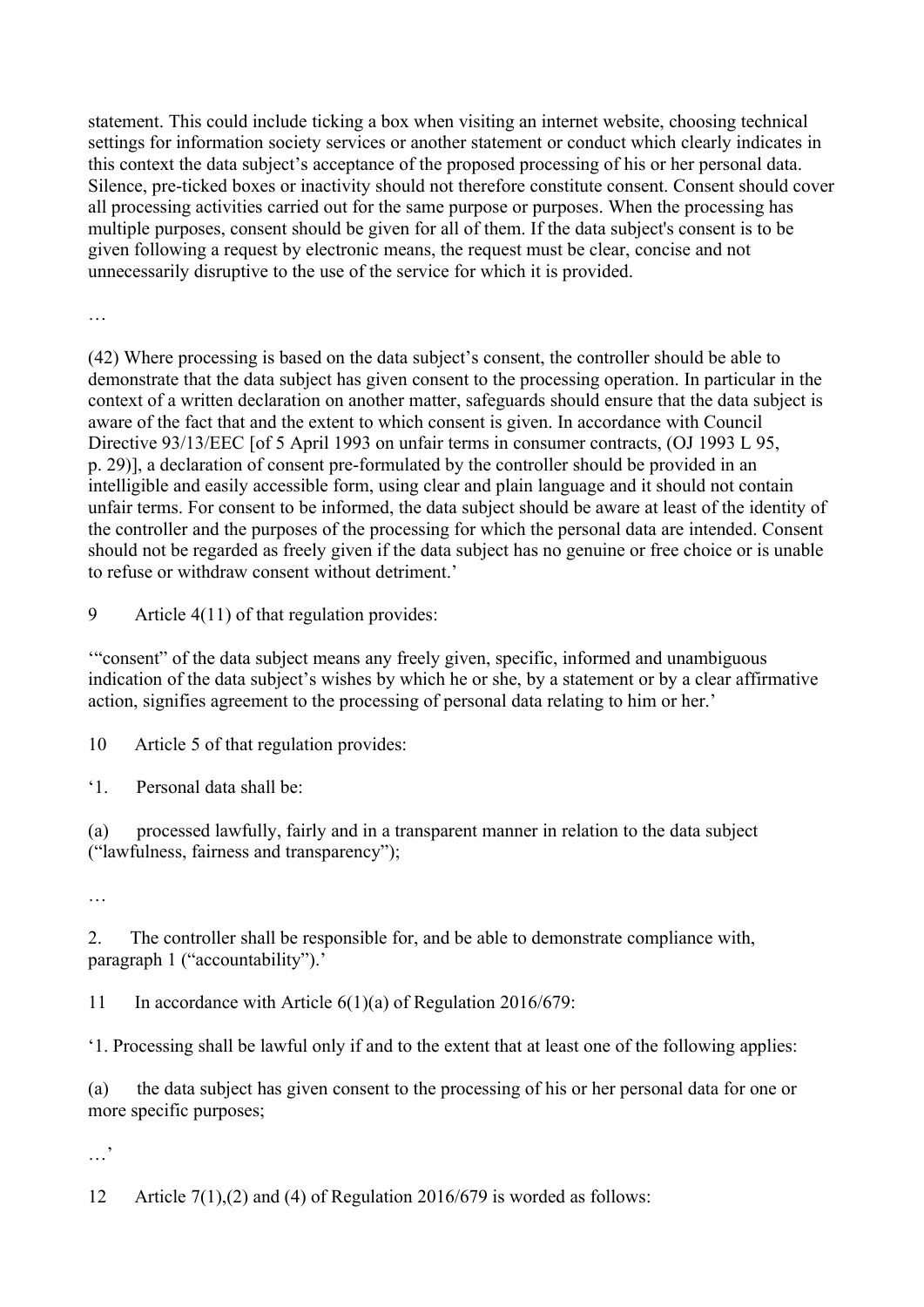'1. Where processing is based on consent, the controller shall be able to demonstrate that the data subject has consented to processing of his or her personal data.

2. If the data subject's consent is given in the context of a written declaration which also concerns other matters, the request for consent shall be presented in a manner which is clearly distinguishable from the other matters, in an intelligible and easily accessible form, using clear and plain language. Any part of such a declaration which constitutes an infringement of this Regulation shall not be binding.

…

4. When assessing whether consent is freely given, utmost account shall be taken of whether, inter alia, the performance of a contract, including the provision of a service, is conditional on consent to the processing of personal data that is not necessary for the performance of that contract.'

13 Article 13(1) and (2) states:

'1. Where personal data relating to a data subject are collected from the data subject, the controller shall, at the time when personal data are obtained, provide the data subject with all of the following information:

(a) the identity and the contact details of the controller and, where applicable, of the controller's representative;

…

(c) the purposes of the processing for which the personal data are intended as well as the legal basis for the processing;

…

2. In addition to the information referred to in paragraph 1, the controller shall, at the time when personal data are obtained, provide the data subject with the following further information necessary to ensure fair and transparent processing:

(a) the period for which the personal data will be stored, or if that is not possible, the criteria used to determine that period;

(b) the existence of the right to request from the controller access to and rectification or erasure of personal data or restriction of processing concerning the data subject or to object to processing as well as the right to data portability;

(c) where the processing is based on point (a) of Article  $6(1)$  or point (a) of Article  $9(2)$ , the existence of the right to withdraw consent at any time, without affecting the lawfulness of processing based on consent before its withdrawal'.

14 Article 94(1) of Regulation 2016/679 provides:

'Directive 95/46/EC is repealed with effect from 25 May 2018.'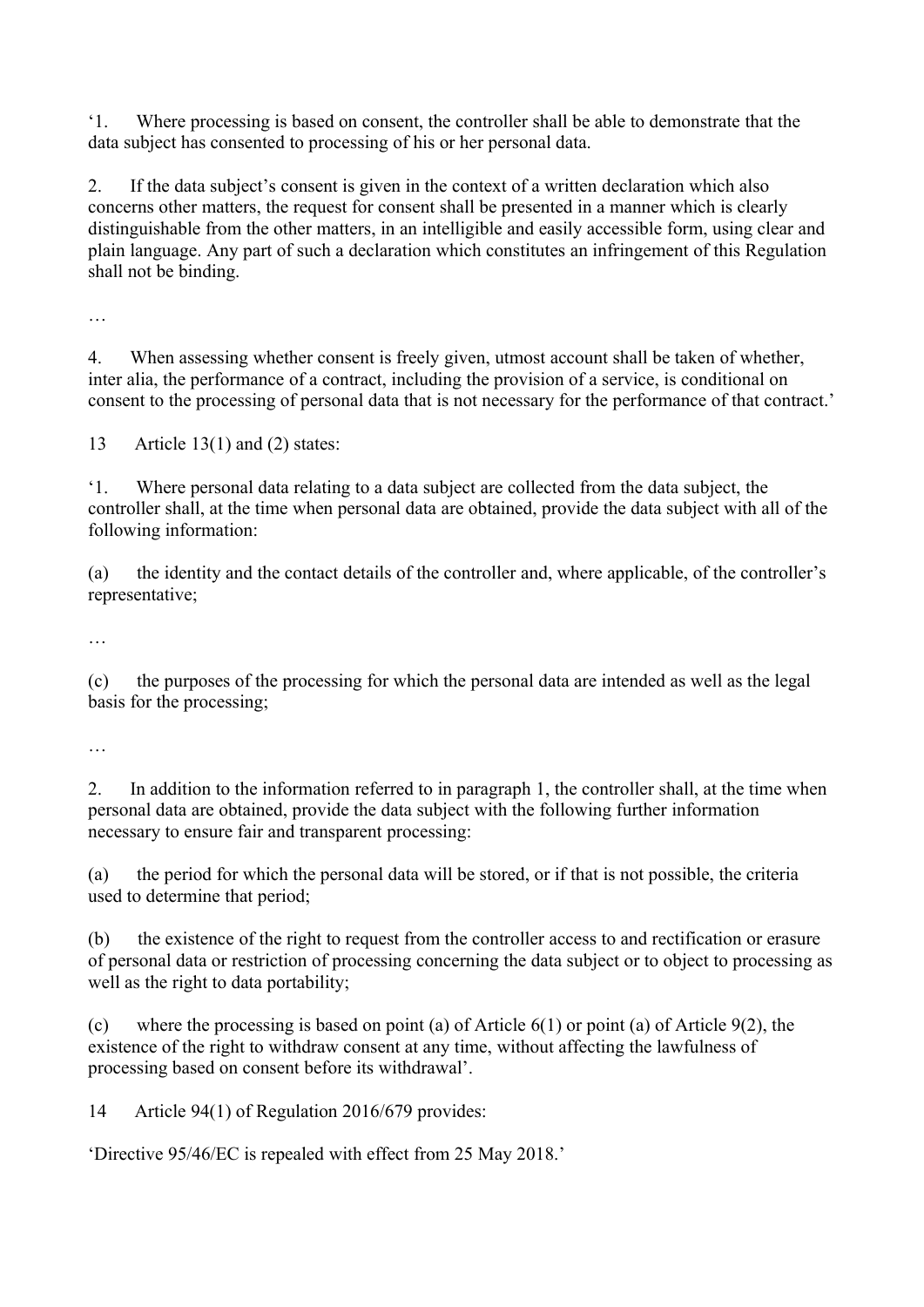15 Article 99(2) of Regulation 2016/679 provides that that regulation is to apply from 25 May 2018.

# *Romanian law*

16 The legea nr. 677/2001 pentru protecția persoanelor cu privire la prelucrarea datelor cu caracter personal și libera circulație a acestor date (Law No 677/2001 on the protection of persons with regard to the processing of personal data and on the free movement of such data) (*Monitorul Oficial al României,* Part I, No 790 of 12 December 2001) is intended to transpose the provisions of Directive 95/46 into national law.

17 Article 5(1) of that law provides:

'(1) Any processing of personal data, except for the processing which refers to the categories mentioned in Article 7(1) and Articles 8 and 10, may be carried out only if the data subject has given his or her express and unambiguous consent for that processing.

…'

18 In accordance with Article 8 of that law:

'(1) The processing of an individual's personal identification number or of other personal data having a generally applicable identification purpose may be carried out only if:

(a) the data subject has expressly given his or her consent, or

(b) the processing is expressly provided for by a provision of law.

(2) The supervisory authority may also establish other cases in which the processing of the data referred to in paragraph 1 may be carried out, provided that adequate safeguards are in place to protect the rights of data subjects.'

19 Article 32 of Law 677/2001 is worded as follows:

'The processing of personal data by a controller, or by a person mandated by him or her, in breach of Articles 4 to 10 or without due regard to the rights provided for in Articles 12 to 15 or in Article 17, shall constitute an administrative offence, unless it is carried out in such circumstances as to constitute a criminal offence, and shall be penalised by a fine of between RON [1 000] and RON [25 000].'

#### **The dispute in the main proceedings and the questions referred for a preliminary ruling**

20 Orange România is a provider of mobile telecommunications services on the Romanian market.

21 By decision of 28 March 2018, the ANSPDCP imposed a fine on Orange România for storing copies of customers' identity documents without demonstrating that those customers had given their valid consent, and also required it to destroy those copies.

22 In that decision, the ANSPDCP stated that between 1 and 26 March 2018, Orange România had concluded contracts in writing for the provision of mobile telecommunications services with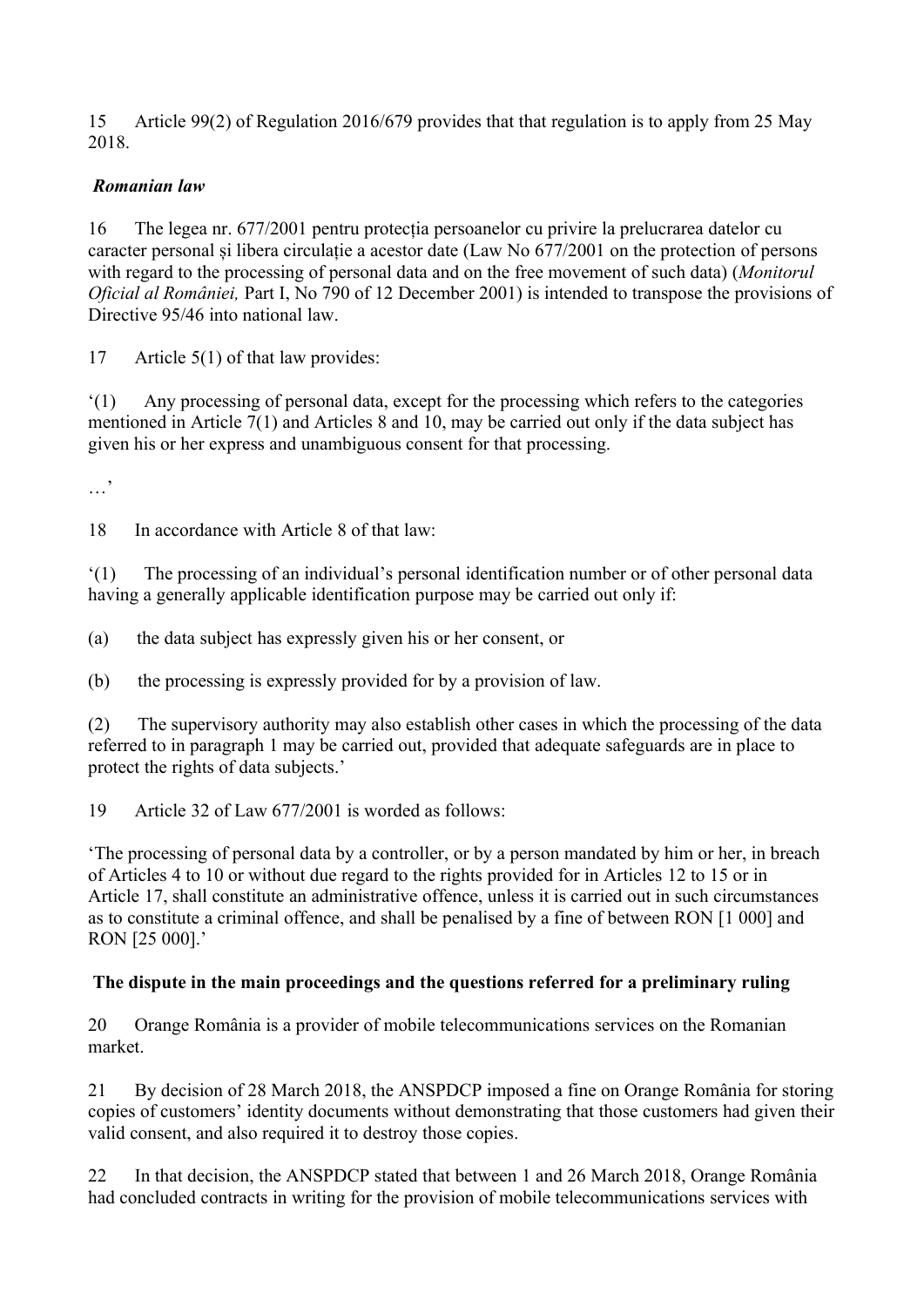individuals and that copies of those persons' identity documents were annexed to those contracts. According to the ANSPDCP, Orange România has not proven that the customers whose identity documents had been copied and annexed to their contracts had given their valid consent to the collection and storage of copies of their identity documents.

23 The relevant clauses of the contracts in question read as follows:

'– The customer states that:

(i) he or she has been informed, prior to concluding the contract, of the chosen tariff plan, the applicable tariffs, the minimum duration of the contract, the conditions for its termination, the conditions for accessing and using the services, including service coverage areas, …;

(ii) Orange România has provided the customer with all the necessary information to enable him or her to give his or her unvitiated, express, free and specific consent to the conclusion and express acceptance of the contract, including all the contractual documentation, the General Terms and Conditions for using Orange's services and the Brochure of Tariffs and Services;

(iii) he or she has been informed of, and has consented to, the following:

– the processing of personal data for the purposes referred to in Article 1.15 of the General Terms and Conditions for using Orange's services;

– the storage of copies of documents containing personal data for identification purposes;

– the agreement for the processing of personal data (contact number and email address) for direct marketing purposes;

– the agreement for the processing of personal data (contact number and email address) for market research purposes;

– I have read and expressly agree to the storage of copies of documents containing personal data relating to state of health;

– the data referred to in Article 1.15(10) of the General Terms and Conditions for Orange's services are not included in subscriber information and subscriber directory services.'

24 Orange România brought an action against the decision of 28 March 2018 before the Tribunalul Bucureşti (Regional Court, Bucharest, Romania).

25 According to the findings of the referring court, there are both contracts in which a cross has been placed in the box for the clause relating to the storage of copies of documents with personal data for identification purposes and also contracts in which there is no such cross. That court explains that, notwithstanding the stipulations of its General Terms and Conditions, Orange România did not refuse to conclude subscription contracts with customers who refused to consent to the storage of a copy of one of their identity documents. That court also notes that Orange România's 'internal procedures' relating to sales stated that that refusal had to be set out in a specific form, to be signed by those customers before concluding the contract.

26 The referring court raises the question whether, in those circumstances, the customers concerned may be regarded as having validly consented to the collection of their identity document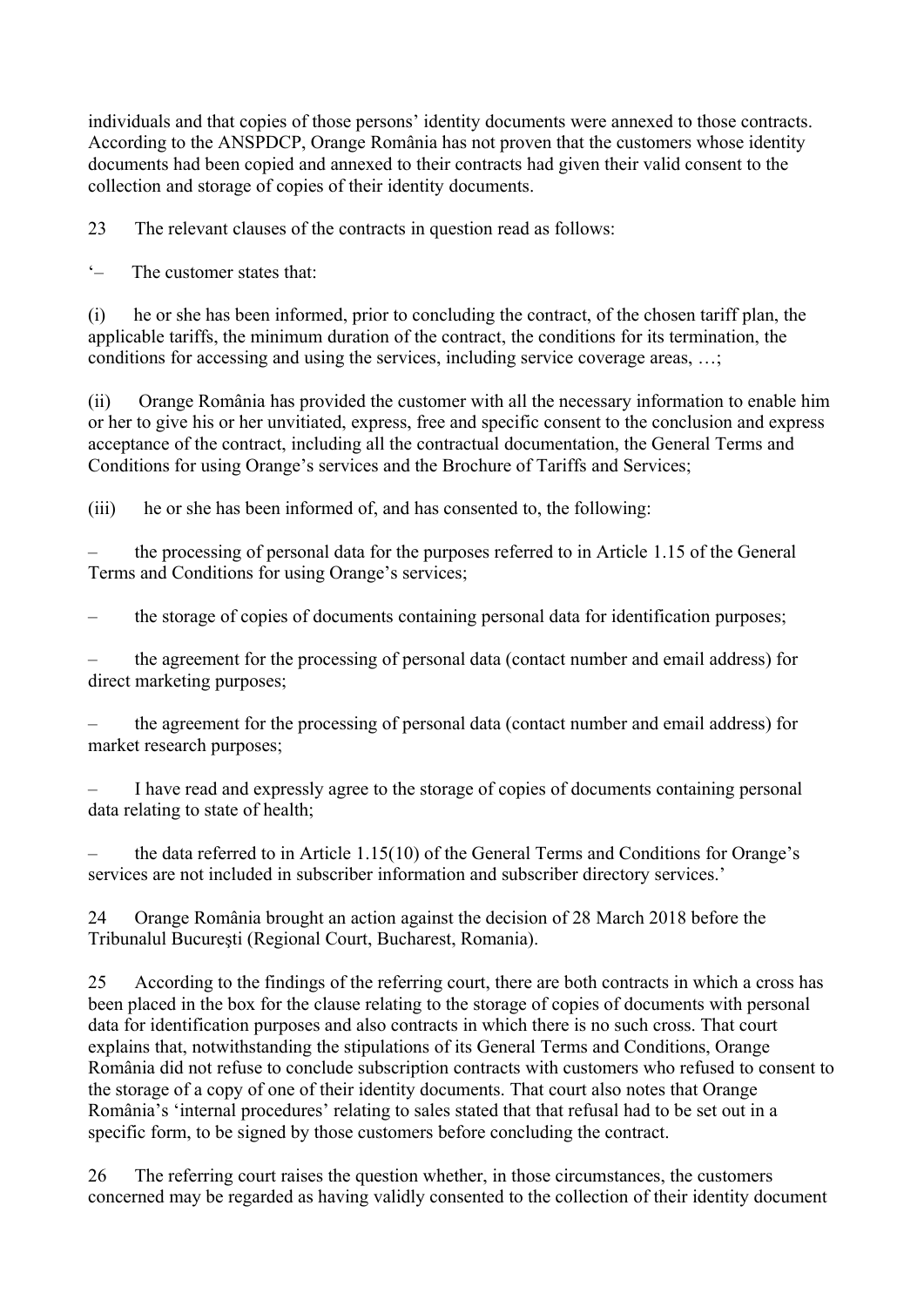and to copies of that document being annexed to the contracts. Furthermore, that court is uncertain whether the signing of a contract with a clause on the storage of copies of documents containing personal data for identification purposes can prove the existence of such consent.

27 In those circumstances the Tribunalul București (Regional Court, Bucharest) decided to stay the proceedings and to refer the following questions to the Court of Justice for a preliminary ruling:

'(1) For the purposes of Article [2](h) of Directive 95/46, what conditions must be fulfilled in order for an indication of wishes to be regarded as specific and informed?

(2) For the purposes of Article 2(h) of Directive 95/46, what conditions must be fulfilled in order for an indication of wishes to be regarded as freely given?'

# **Consideration of the questions referred**

28 As a preliminary matter, it is appropriate to determine the applicability of Directive 95/46 and Regulation 2016/679 to the facts at issue in the main proceedings.

29 Directive 95/46 was repealed with effect from 25 May 2018 and replaced by Regulation 2016/679, in accordance with Article 94(1) and Article 99(2) of that regulation.

30 Accordingly, as the decision of the ANSPDCP at issue in the main proceedings was adopted on 28 March 2018 and, therefore, before 25 May 2018, the referring court is fully entitled to find that Directive 95/46 applies *ratione temporis* to the main proceedings.

31 That being so, it is also apparent from the file before the Court that, by its decision, the ANSPDCP not only imposed a fine on Orange România, but also ordered it to destroy the copies of the identity documents at issue, and that the main proceedings also concern that latter order. As nothing in that file shows that that order was complied with before 25 May 2018, it is not inconceivable that, in the present case, Regulation 2016/679 is applicable *ratione temporis* to that order (see, to that effect, judgment of 1 October 2019, *Planet49*, C-673/17, EU:C:2019:801, paragraph 41).

32 In those circumstances, in order to enable the Court to provide useful answers to the questions submitted by the referring court, those questions must be answered on the basis of both Directive 95/46 and Regulation 2016/679 (see, by analogy, judgment of 1 October 2019, *Planet49*, C-673/17, EU:C:2019:801, paragraph 43).

33 By its two questions referred for a preliminary ruling, which should be examined together, the referring court asks, in essence, whether Article 2(h) and Article 7(a) of Directive 95/46 and Article 4(11) and Article 6(1)(a) of Regulation 2016/679 must be interpreted as meaning that a contract for the provision of telecommunications services which contains a clause stating that the data subject has been informed of, and has consented to, the collection and storage of a copy of his or her identity document for identification purposes is capable of demonstrating that that person's consent has been validly given, as provided for in those provisions, to that collection and storage.

34 In that regard, it should be borne in mind that Article 7 of Directive 95/46 and Article 6 of Regulation 2016/679 set out an exhaustive list of the cases in which the processing of personal data can be regarded as being lawful (see, regarding Article 7 of Directive 95/46, judgments of 19 October 2016, *Breyer*, C-582/14, EU:C:2016:779, paragraph 57 and the case-law cited, and of 1 October 2019, *Planet49*, C-673/17, EU:C:2019:801, paragraph 53). In particular, Article 7(a) of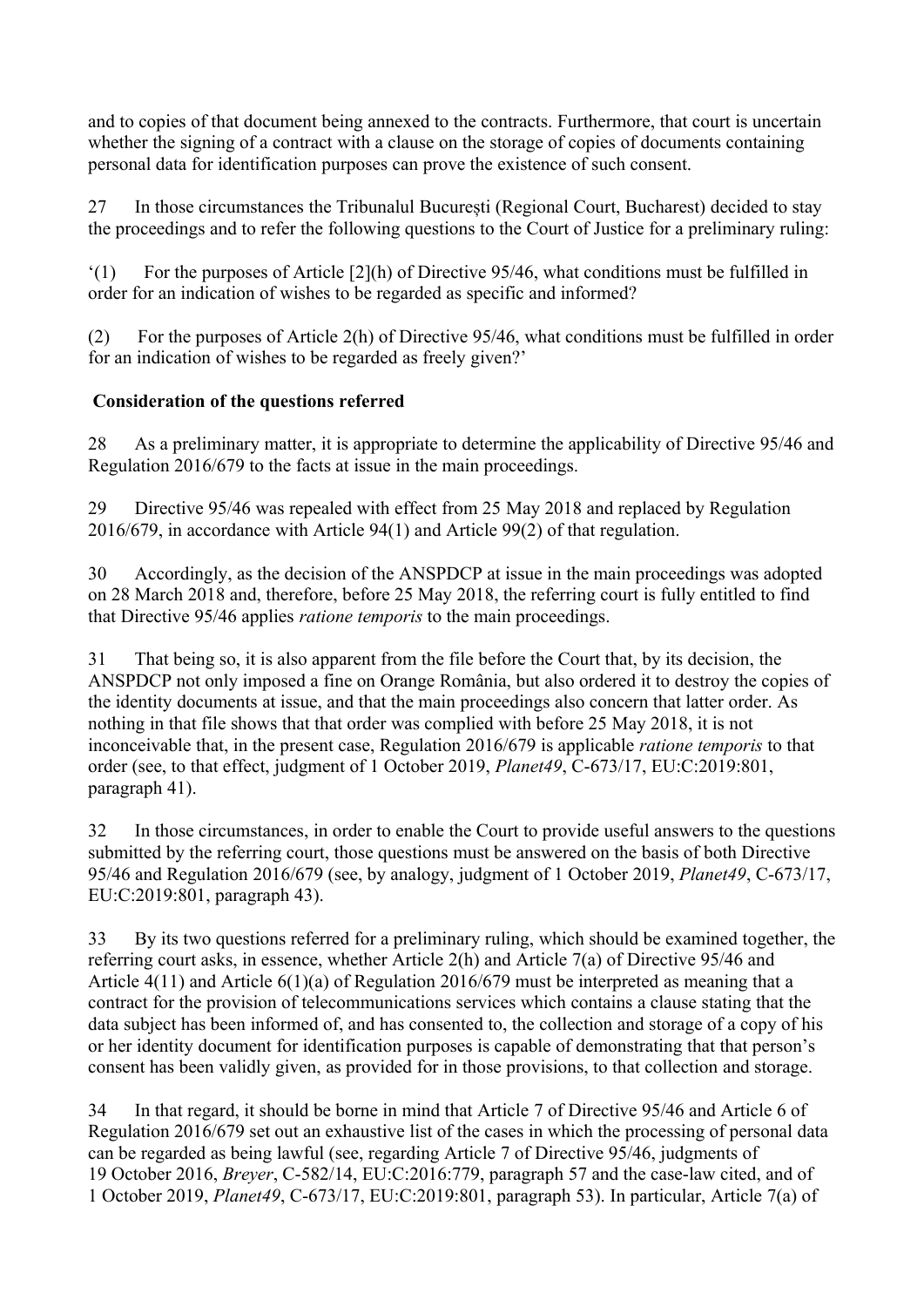that directive and Article 6(1)(a) of that regulation provide that the data subject's consent may make such processing lawful.

35 As regards the requirements to which such consent is subject, Article 7(a) of Directive 95/46 provides that the data subject must have 'unambiguously given his consent', while Article 2(h) of that directive defines the term 'consent' as meaning 'any freely given specific and informed indication of his wishes by which the data subject signifies his agreement to personal data relating to him being processed'. To the extent that those provisions set out that the data subject is to give an 'indication of his wishes' in order to give 'unambiguously' his consent, only active behaviour by that person with a view to giving his or her consent may be relevant (see, to that effect, judgment of 1 October 2019, *Planet49*, C-673/17, EU:C:2019:801, paragraphs 52 and 54).

36 That same requirement also operates in the context of Regulation 2016/679. Indeed, the wording of Article 4(11) of that regulation, which defines the 'consent of the data subject' for the purposes, inter alia, of Article  $6(1)(a)$  of that regulation, appears even more stringent than Article 2(h) of Directive 95/46, in that it requires a 'freely given, specific, informed and unambiguous' indication of the data subject's wishes in the form of a statement or by 'a clear affirmative action' signifying agreement to the processing of personal data relating to him or her. Accordingly, active consent is now expressly laid down in Regulation 2016/679 (see, to that effect, judgment of 1 October 2019, *Planet49*, C-673/17, EU:C:2019:801, paragraphs 61 to 63).

37 In that regard, while recital 32 of that regulation states that consent could be given, inter alia, by ticking a box when visiting an internet website, on the contrary, it expressly excludes the possibility that 'silence, pre-ticked boxes or inactivity' constitute consent. As the Court has held, in such a situation, it would appear impossible in practice to ascertain objectively whether a website user had actually given his or her consent to the processing of his or her personal data by not deselecting a checkbox pre-ticked beforehand nor, in any event, whether that consent had been informed. It is not inconceivable that a user would not have read the information accompanying the preselected checkbox, or even would not have noticed that checkbox, before continuing with his or her activity on the website visited (see, to that effect, judgment of 1 October 2019, *Planet49*, C-673/17, EU:C:2019:801, paragraphs 55 and 57).

38 Furthermore, Article 2(h) of Directive 95/46 and Article 4(11) of Regulation 2016/679 require a 'specific' indication of the data subject's wishes in the sense that it must relate specifically to the processing of the data in question and cannot be inferred from an indication of the data subject's wishes for other purposes (see, regarding Article 2(h) of Directive 95/46, judgment of 1 October 2019, *Planet49*, C-673/17, EU:C:2019:801, paragraph 58).

39 In that regard, the first sentence of Article 7(2) of that regulation states that if the data subject's consent is given in the context of a written declaration which also concerns other matters, the request for consent is to be presented in a manner which is clearly distinguishable from the other matters. In particular, it is apparent from that provision, read in conjunction with recital 42 of that regulation, that such a declaration must be presented in an intelligible and easily accessible form, using clear and plain language, in particular where it concerns a declaration of consent which is to be pre-formulated by the controller of personal data.

40 As regards the requirement arising from Article 2(h) of Directive 95/46 and Article 4(11) of Regulation 2016/679 that consent must be 'informed', that requirement implies, in accordance with Article 10 of that directive, read in the light of recital 38 thereof, and with Article 13 of that regulation, read in the light of recital 42 thereof, that the controller is to provide the data subject with information relating to all the circumstances surrounding the data processing, in an intelligible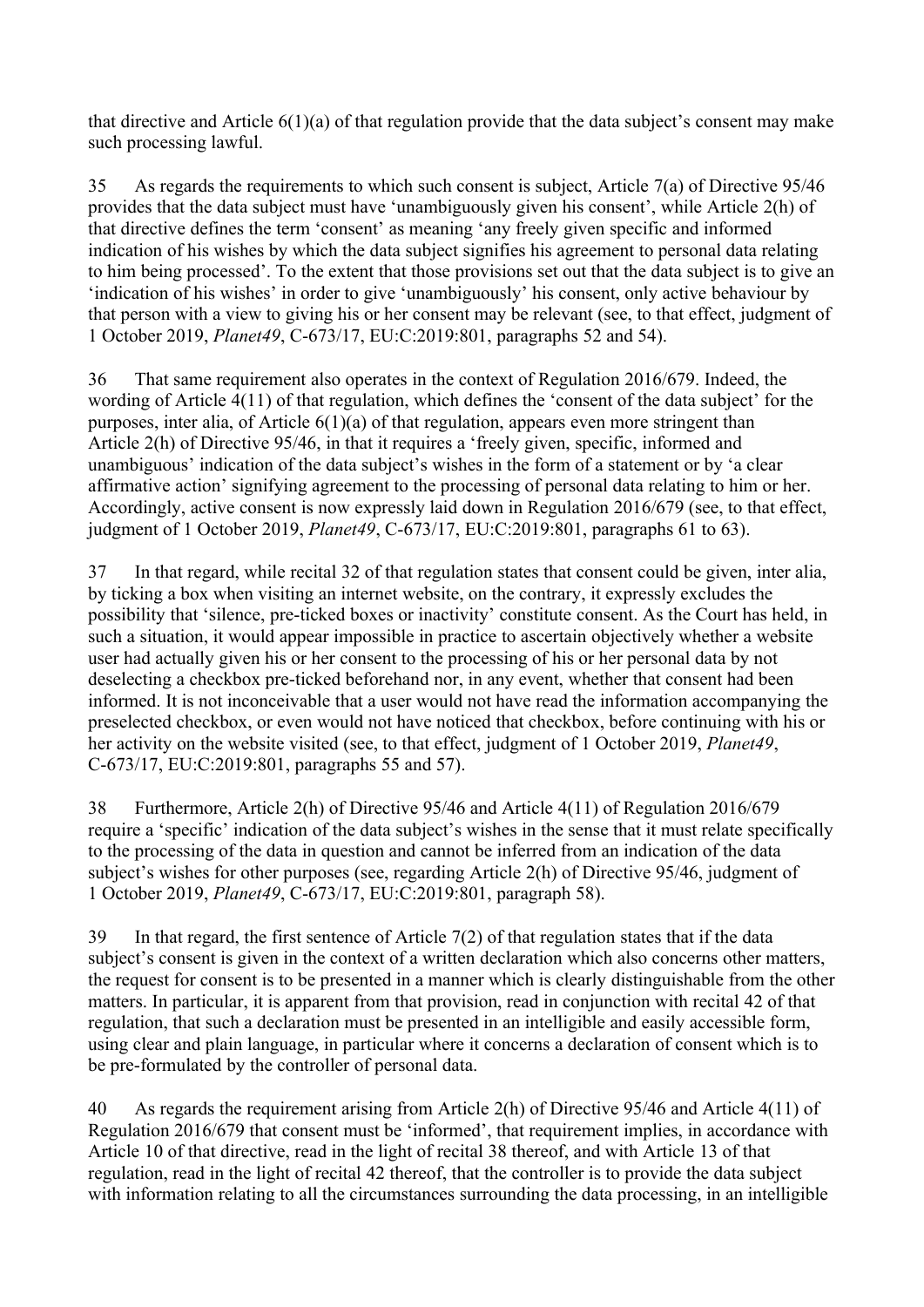and easily accessible form, using clear and plain language, allowing the data subject to be aware of, inter alia, the type of data to be processed, the identity of the controller, the period and procedures for that processing and the purposes of the processing. Such information must enable the data subject to be able to determine easily the consequences of any consent he or she might give and ensure that the consent given is well informed (see, by analogy, judgment of 1 October 2019, *Planet49*, C-673/17, EU:C:2019:801, paragraph 74).

41 Furthermore, as the Commission noted in its observations submitted to the Court, it is clear from the second indent of Article 10(c) of Directive 95/46 and from Article 13(2)(b) and (c) of Regulation 2016/679, read in the light of recital 42 of that regulation, that, in order to ensure that the data subject enjoys genuine freedom of choice, the contractual terms must not mislead him or her as to the possibility of concluding the contract even if he or she refuses to consent to the processing of his or her data. Without information of that kind, the data subject's consent to the processing of his or her personal data cannot be regarded as having been given freely or, moreover, as having been given in an informed manner.

42 It is appropriate to add that under Article 6(1)(a) and (2) of Directive 95/46 and Article 5(1) (a) of Regulation 2016/679, the controller of personal data is required to ensure, inter alia, the lawfulness of the processing of those data and, as stated in Article 5(2) of that regulation, must be able to demonstrate that lawfulness. As regards, more specifically, the data subject's possible consent, Article 7(a) of that directive provides that the data subject must have 'unambiguously' given his or her consent, which implies, as the Advocate General stated in point 56 of his Opinion, that the controller bears the burden of proof relating to the existence of valid consent. Article 7(1) of that regulation now provides that where processing is based on consent, that controller must be able to demonstrate that the data subject has consented to the processing of his or her personal data.

43 In the present case, Orange România stated, in its observations to the Court, that, during the procedure for concluding the contracts at issue in the main proceedings, its sales agents informed the customers concerned, before concluding the contracts, inter alia, of the purposes of collecting and storing copies of the identity documents and of their choice as to that collection and storage, before obtaining their oral consent to that collection and storage. According to Orange România, the box relating to the storage of copies of identity documents was therefore ticked solely on the basis of the individuals' freely expressed agreement to that effect when the contract was concluded.

44 In those circumstances, the request for a preliminary ruling essentially seeks to clarify whether the consent thus invoked as regards such processing of personal data may be established on the basis of the contractual clauses in those contracts.

45 In that regard, it is apparent from the information set out in that request that, although those contracts contain a clause stating that the customers concerned have been informed of, and have given their consent to, the storage of a copy of their identity document for identification purposes, the box relating to that clause had already been ticked by Orange România's sales agents before those customers signed in acceptance of all the clauses, that is to say, both of that clause and of clauses not linked to data protection. The request further states that although not specified in the contracts at issue in the main proceedings, Orange România agreed to conclude those contracts with customers who refused to consent to a copy of their identity document being stored, and at the same time required in that case that those customers sign a specific form setting out their refusal.

46 Since, according to the information in the request for a preliminary ruling, the customers concerned do not appear to have themselves ticked the box relating to that clause, the mere fact that that box was ticked is not such as to establish a positive indication of those customers' consent to a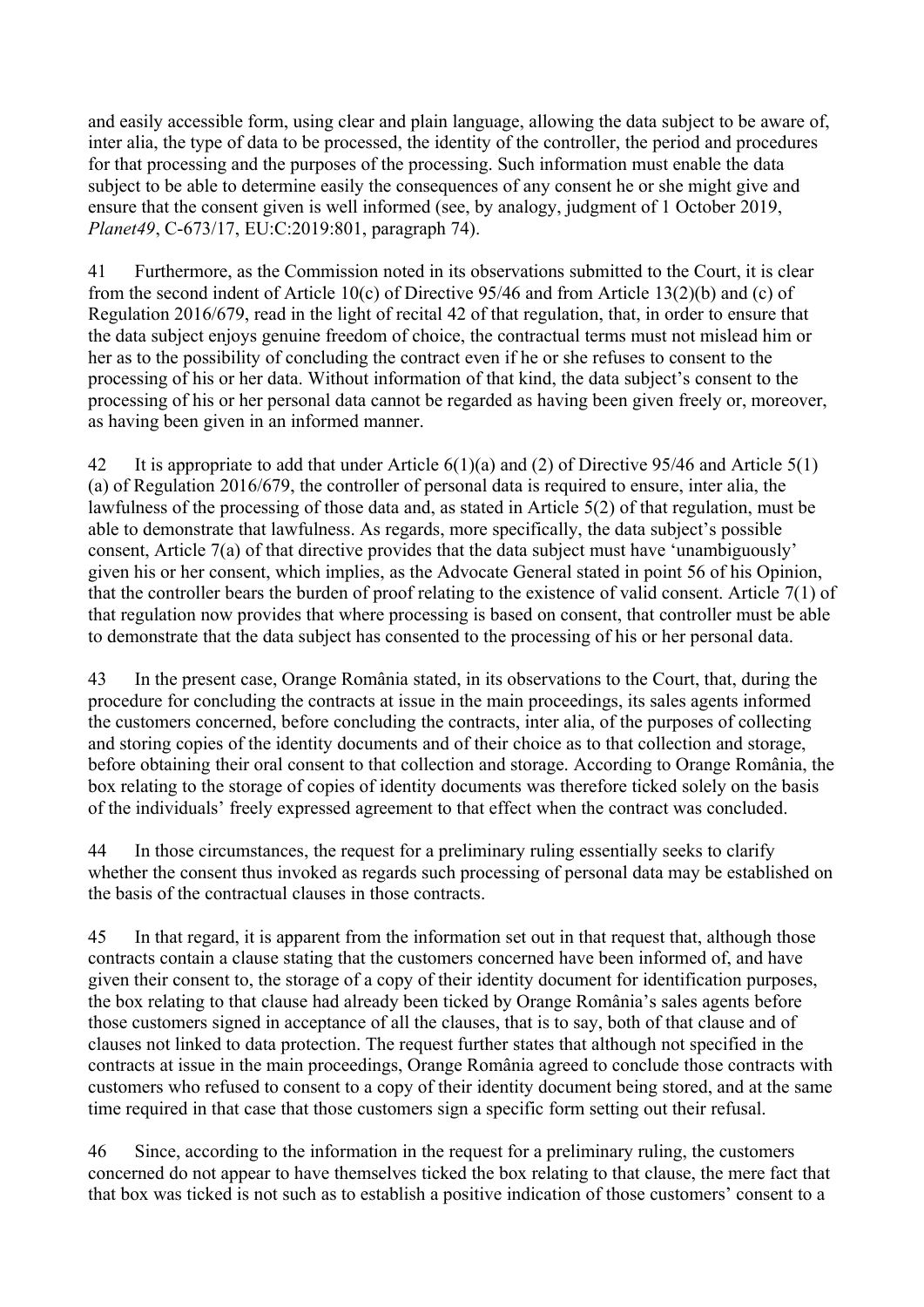copy of their identity card being collected and stored. As the Advocate General observed in point 45 of his Opinion, the fact that those customers signed the contracts containing the ticked box does not, on its own, prove such consent, in the absence of any indications confirming that that clause was actually read and digested. It is for the referring court to carry out the necessary investigations to that end.

47 Furthermore, to the extent that the ticked clause relating to the processing of those data does not appear to have been presented in a form which clearly distinguishes it from the other contractual clauses, it is for that court to assess, in the light of the considerations in paragraph 34 above, whether the signature to those contracts relating to a number of contractual clauses may be regarded as indicating specific consent to the collection and storage of personal data, within the meaning of Article 2(h) of Directive 95/46 and Article 4(11) of Regulation 2016/679.

48 Moreover, since the contractual clause at issue in the main proceedings merely states, without giving any further details, that storage of the copies of the identity cards is for identification purposes, it is for the referring court to ascertain whether the information provided to the data subjects satisfies the requirements of Article 10 of Directive 95/46 and Article 13 of Regulation 2016/679, which set out the information which the controller must provide to a data subject when collecting data which concern that person in order to ensure fair processing of data with regard to him or her.

49 It is also for the referring court to assess, in particular, whether the contractual terms at issue in the main proceedings were capable of misleading the data subject as to the possibility of concluding the contract notwithstanding a refusal to consent to the processing of his or her data, in the absence of specific details on that point, thereby calling into question the informed nature of the consent expressed by the signature.

50 Furthermore, as the Advocate General observed in point 60 of his Opinion, the free nature of that consent appears to be called into question by the fact that, if that consent is refused, Orange România, departing from the normal procedure for concluding the contract, required the customer concerned to declare in writing that he or she did not consent to a copy of his or her identity document being collected or stored. As the Commission observed at the hearing, such an additional requirement is liable to affect unduly the freedom to choose to object to that collection and storage, which it is also for the referring court to determine.

51 In any event, as is apparent from the considerations set out in paragraphs 35, 36 and 42 above, it is for Orange România, as the data controller, to establish that its customers have, by active behaviour, given their consent to the processing of their personal data, with the result that that company cannot require them actively to express their refusal.

52 In the light of the foregoing considerations, the answer to the questions referred is that Article 2(h) and Article 7(a) of Directive 95/46 and Article 4(11) and Article 6(1)(a) of Regulation 2016/679 must be interpreted as meaning that it is for the data controller to demonstrate that the data subject has, by active behaviour, given his or her consent to the processing of his or her personal data and that he or she has obtained, beforehand, information relating to all the circumstances surrounding that processing, in an intelligible and easily accessible form, using clear and plain language, allowing that person easily to understand the consequences of that consent, so that it is given with full knowledge of the facts. A contract for the provision of telecommunications services which contains a clause stating that the data subject has been informed of, and has consented to, the collection and storage of a copy of his or her identity document for identification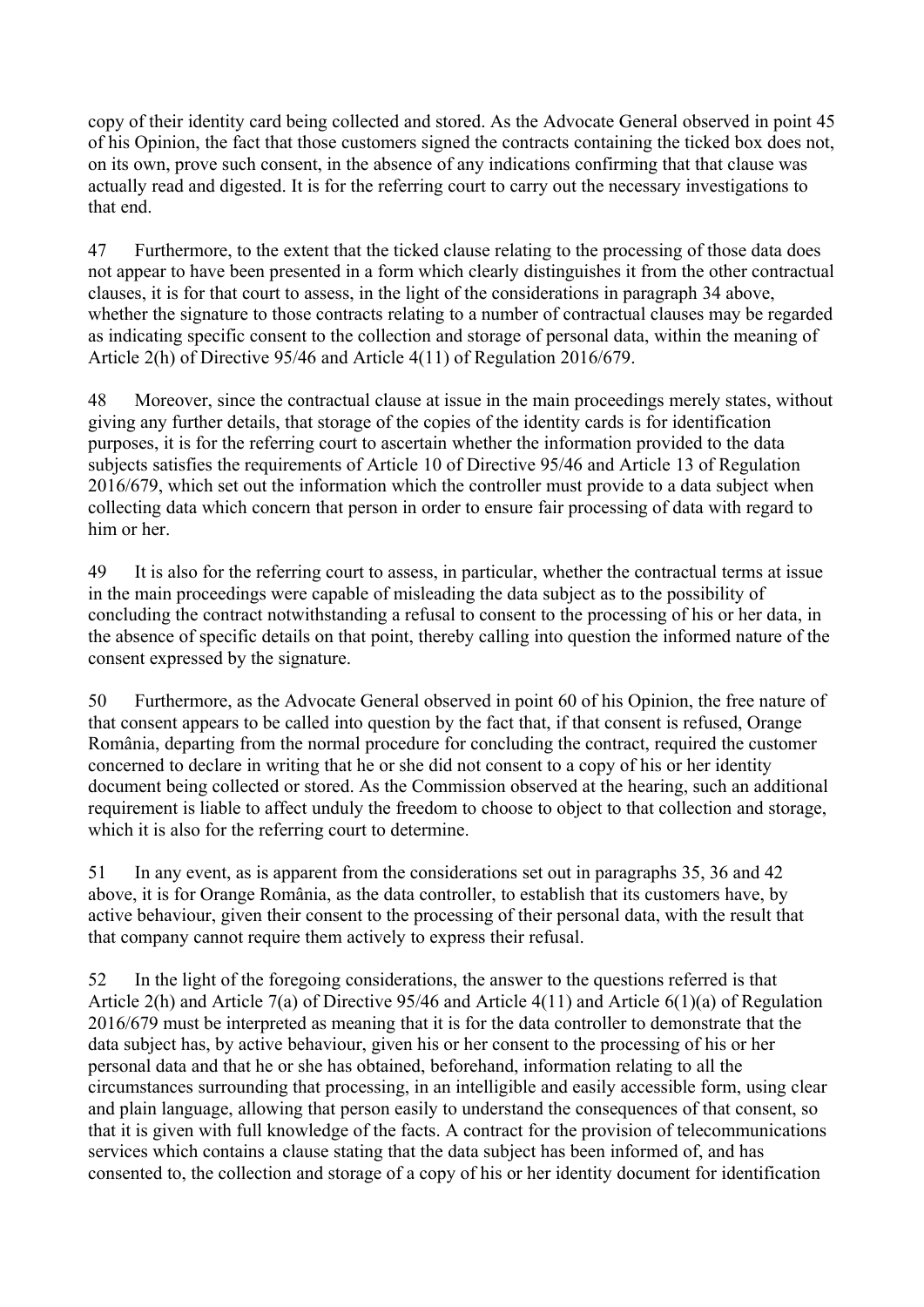purposes is not such as to demonstrate that that person has validly given his or her consent, as provided for in those provisions, to that collection and storage, where

– the box referring to that clause has been ticked by the data controller before the contract was signed, or where

– the terms of that contract are capable of misleading the data subject as to the possibility of concluding the contract in question even if he or she refuses to consent to the processing of his or her data, or where

– the freedom to choose to object to that collection and storage is unduly affected by that controller in requiring that the data subject, in order to refuse consent, must complete an additional form setting out that refusal.

#### **Costs**

53 Since these proceedings are, for the parties to the main proceedings, a step in the action pending before the national court, the decision on costs is a matter for that court. Costs incurred in submitting observations to the Court, other than the costs of those parties, are not recoverable.

On those grounds, the Court (Second Chamber) hereby rules:

**Article 2(h) and Article 7(a) of Directive 95/46/EC of the European Parliament and of the Council of 24 October 1995 on the protection of individuals with regard to the processing of personal data and on the free movement of such data and Article 4(11) and Article 6(1)(a) of Regulation (EU) 2016/679 of the European Parliament and of the Council of 27 April 2016 on the protection of natural persons with regard to the processing of personal data and on the free movement of such data, and repealing Directive 95/46/EC (General Data Protection Regulation), must be interpreted as meaning that it is for the data controller to demonstrate that the data subject has, by active behaviour, given his or her consent to the processing of his or her personal data and that he or she has obtained, beforehand, information relating to all the circumstances surrounding that processing, in an intelligible and easily accessible form, using clear and plain language, allowing that person easily to understand the consequences of that consent, so that it is given with full knowledge of the facts. A contract for the provision of telecommunications services which contains a clause stating that the data subject has been informed of, and has consented to, the collection and storage of a copy of his or her identity document for identification purposes is not such as to demonstrate that that person has validly given his or her consent, as provided for in those provisions, to that collection and storage, where**

– **the box referring to that clause has been ticked by the data controller before the contract was signed, or where**

– **the terms of that contract are capable of misleading the data subject as to the possibility of concluding the contract in question even if he or she refuses to consent to the processing of his or her data, or where** 

– **the freedom to choose to object to that collection and storage is unduly affected by that controller, in requiring that the data subject, in order to refuse consent, must complete an additional form setting out that refusal.**